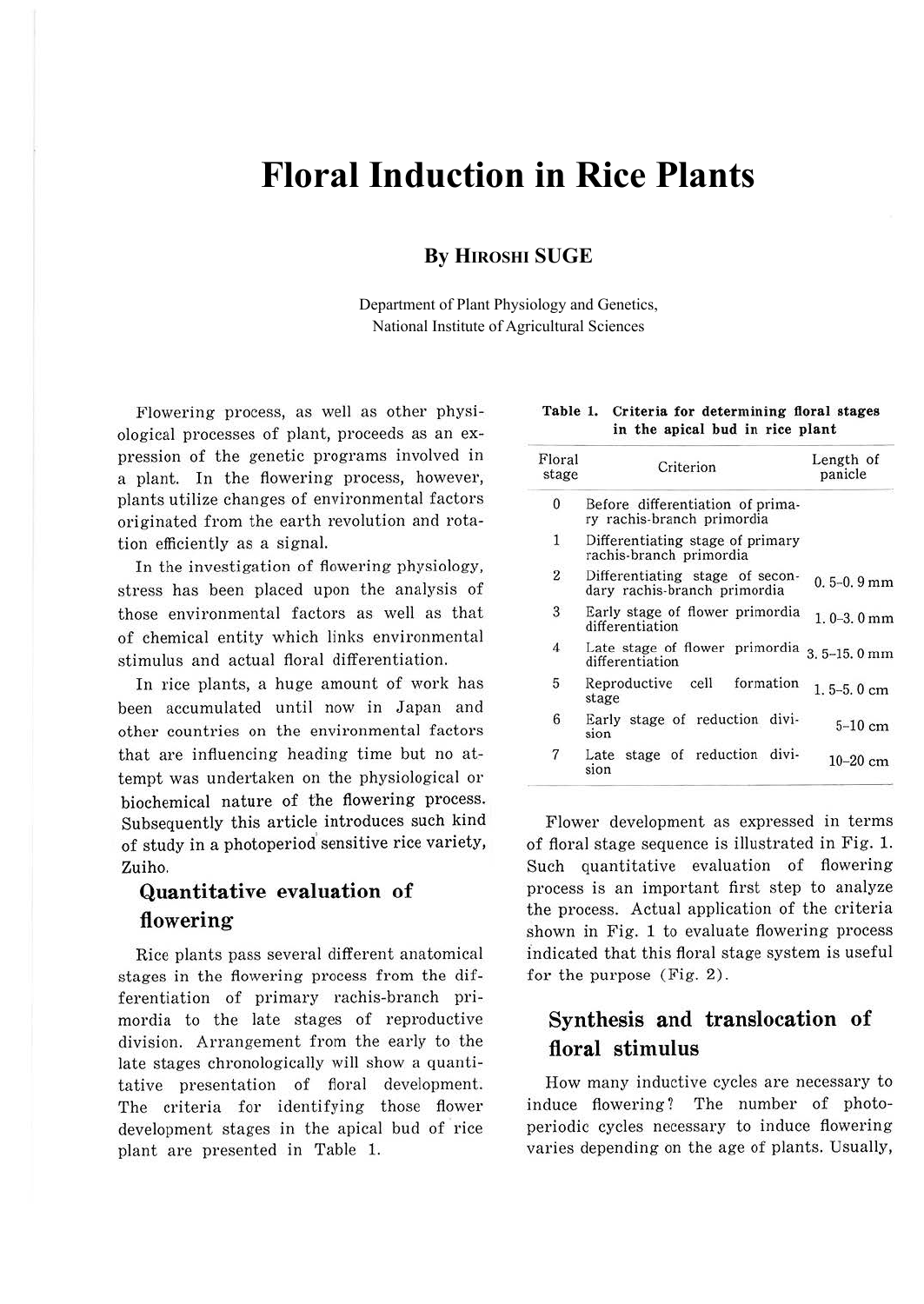

Fig. 1. Developing inflorescence and flower primordium of rice plant illustrating the sequence of floral stage described in Table 1

rice plants require several or more inductive photoperiodic cycles for inducing flowering.

Aged plants, however, can induce flowering even after only a single inductive cycle but even in those cases increasing cycles result in increased flowering responses, indicating that replication of inductive treatments accumulate some entity favorable for floral development (Fig. 3).

Existence of such entity, called "floral stimulus," can usually be demonstrated using defoliation experiments. Application of such techniques in the rice variety demonstrated that "floral stimulus" is produced in the leaves subjected to inductive photoperiods and it is translocated into the apical bud. The amount of floral stimulus produced is almost parallel to the number of inductive cycles given.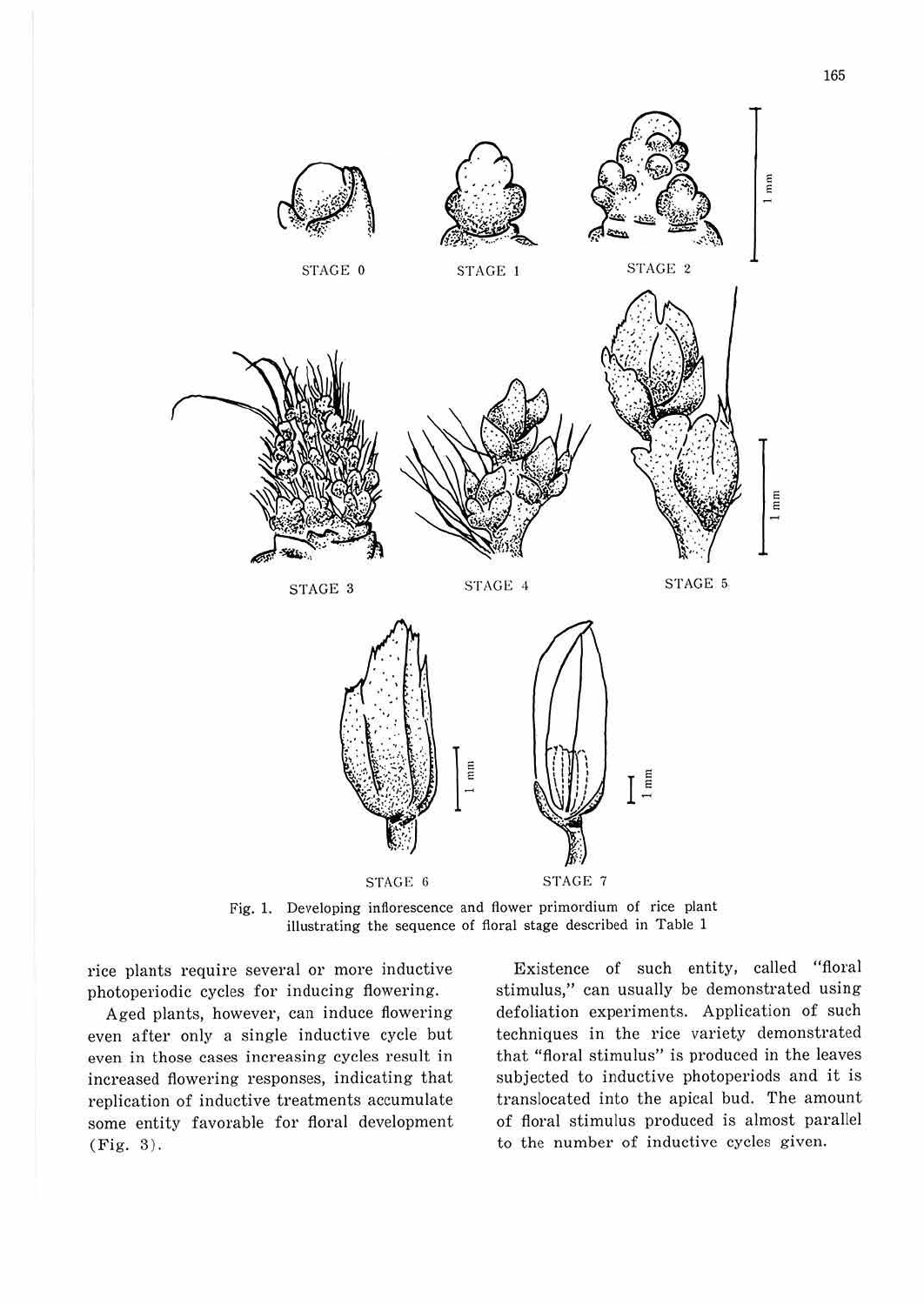

Fig. 2. Floral development curve. Floral development under continuous short day (8 hr light+16 hr dark) and by six inductive cycles



Fig. 3. Floral development due to different number of inductive cycles given at 14 leaf stage

Plants with 7-8 leaves were treated with 15, 10 or 6 cycles, and then shifted to noninductive photoperiod. Thirty days after the beginning of inductive treatment floral stages were determined. Those experiments show that different amount of floral stimulus was produced by different number of photoperiodic cycles but the rate of translocation of floral stimulus is the same within the three curves (Fig. 4). Translocation of floral stimulus is dependent upon temperature.

### Aging effect—attempts of analysis

Dependence of photoperiodic sensitivity of a given variety upon age can be called aging



Fig.  $4.$ Translocation of floral stimulus from rice leaves as demonstrated by removal of induced leaves at different times after the end of inductive cycles



Fig. 5. Effect of  $GA_3$  on the floral development in relation to number of inductive cycles at different plant ages

effect. The existence of aging effect in the rice variety is summarized in Fig. 5. The amount of growth inhibitors detected in acidic and neutral fractions of methanol extract reduced greatly accompanying the plant age progress (Fig. 6). It is not certain whether the aging effect essentially depends on the amount of endogenous inhibitors or not, but it can be said that the role of inhibitors in floral induction in the rice plant is one of the important problems in the biochemical aspects of flowering in rice plants.

Gibberellin  $A_3(GA_3)$  reduced the minimum numbers of inductive cycles necessary to induce flowering. As shown in Fig. 5, acceleration of reproductive development by GA<sub>3</sub> was evident in the plants to which several inductive cycles were given although GA<sub>3</sub> did not induce flowering under non-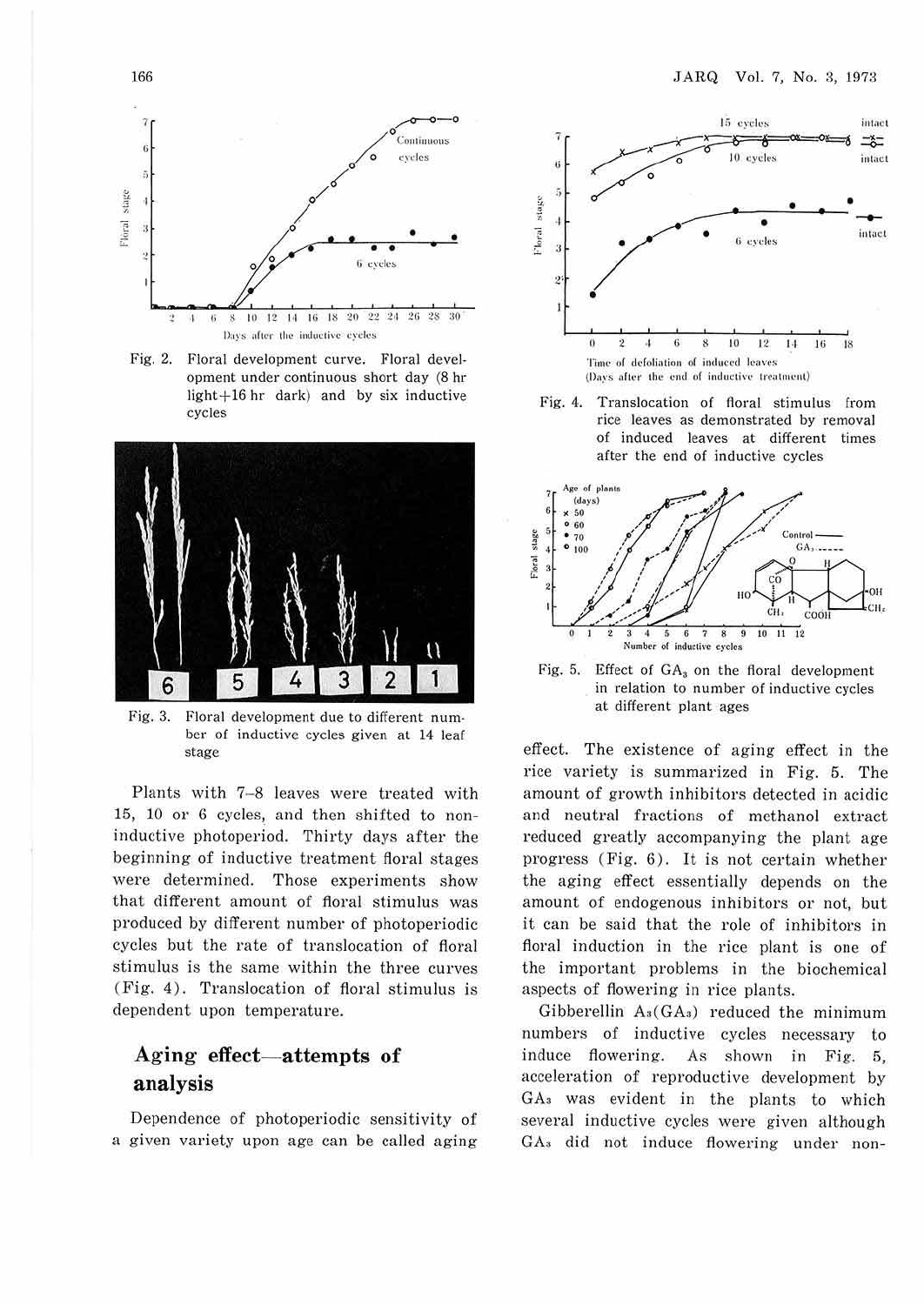



Fig. 6. Histograms showing inhibitory activity of methanol extract at different plant ages

inductive photoperiods. GA may manifest its effect by preventing or masking the inhibitor action that will interfere with production or action of floral stimulus.

Another explanation of making effective GA applied to rice plants is that GA promotes cell division in the shoot apex so that floral stimulus works more effectively since GA promotes the meristimatic activity also in rice plants.

#### antimetabolites-bioof  $\prod$ ge chemical approches

If flowering is inhibited by the application of certain antimetabolites which inhibit specific metabolic step in other organisms, it may be considered that the suspected step is implicated in the flowering process. Its participation can be further tested by making an attempt to reverse the effect of the antimetabolites by simultaneous application of a suspected corresponding metabolite.

Antimetabolites of nucleic acid metabolism such as 5-bromouracil, 2-thiouracil and 8azaguanine, inhibited flowering of the rice variety. These experiments of which one of them is shown in Fig. 7, indicate that 2thiouracil was effective in two phases of



Fig. 7. Effects on flowering of an antimetabolite of nucleic acid, 2-thiouracil, applied at different times in relation to inductive treatment. Upper curves indicate floral stimulus synthesis and floral development

photoperiodic induction, period of floral stimulus synthesis and that of the early stage of floral development. It is still pending that what part of flowering process, including hormone synthesis, translocation of hormone and differentiation or development of flower, is most strongly inhibited by the antimetabolites of nucleic acid. But it is suggested that nucleic acid metabolism plays an important role on hormone synthesis and floral development in apical meristem.

#### Conclusion

It is premature to consider the flowering process of rice plants as a whole but several attempts of analysis, which are introduced in this article, will postulate the process as a series of several steps; perception of environmental signal, synthesis and translocation of floral stimulus (hormone), flower bud differentiation and floral development. Complete elucidation of the process, however, is a topic of future study.